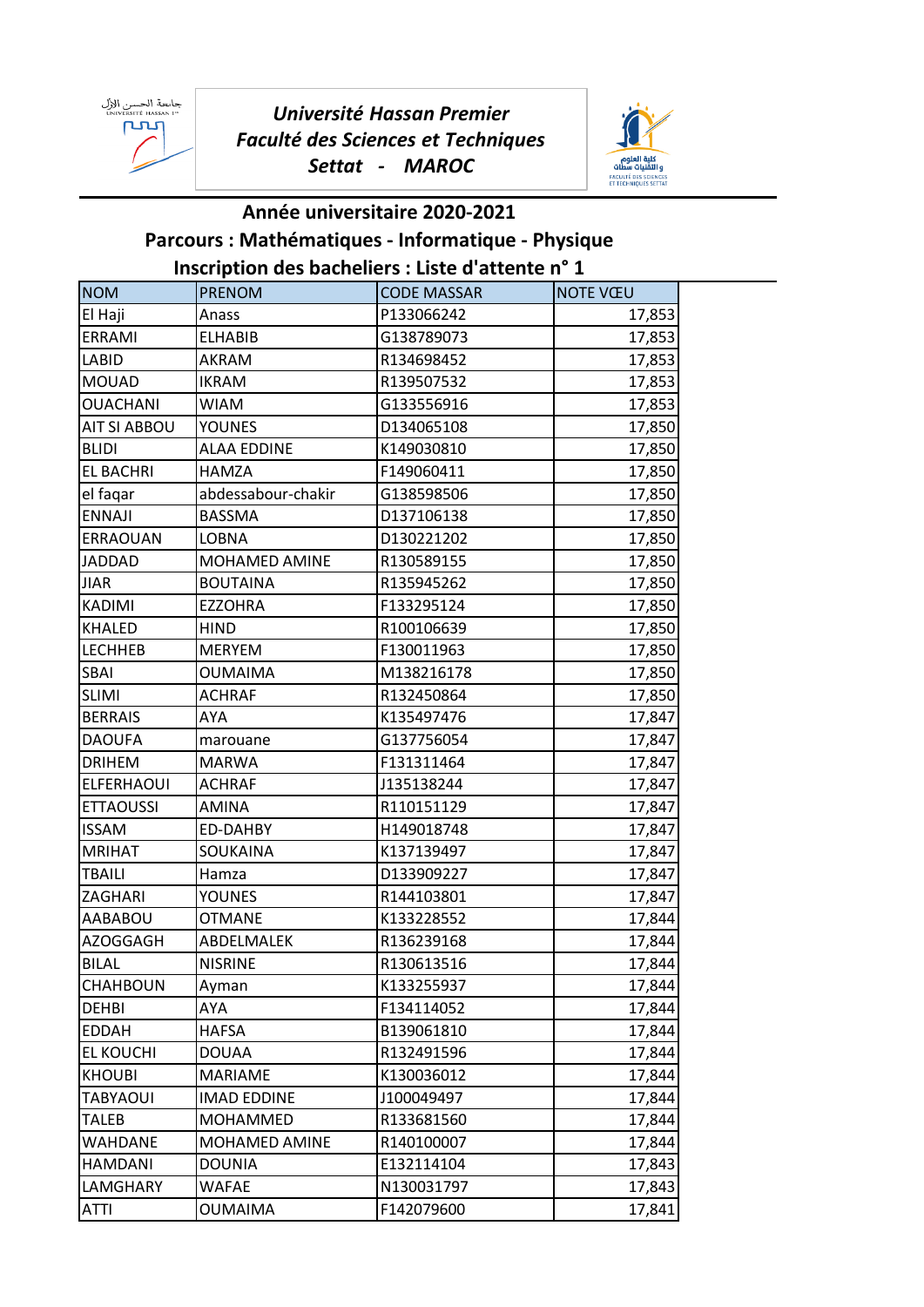| <b>BENTISS</b>     | <b>KAOUTAR</b>  | K138426742 | 17,841  |
|--------------------|-----------------|------------|---------|
| CHEGDALI           | <b>MERYEM</b>   | K149044780 | 17,841  |
| <b>EL MAHER</b>    | <b>MARYAM</b>   | D134256297 | 17,841  |
| <b>EL RHILASSI</b> | Ayoub           | E141088914 | 17,841  |
| <b>HADIFI</b>      | CHAHID          | J136383649 | 17,841  |
| KACEM              | <b>AYOUB</b>    | D133440479 | 17,841  |
| LAHMAMI            | <b>ANASS</b>    | D135563341 | 17,841  |
| L�amiri            | Wissal          | R132598691 | 17,841  |
| alaoui zaki        | badr-eddine     | G136231364 | 17,838  |
| AYANE              | DOHA            | M130249223 | 17,838  |
| EN-NAJI            | <b>OUMAIMA</b>  | F139130744 | 17,838  |
| OUAFIK             | <b>WISSAL</b>   | R138460755 | 17,838  |
| REKKASSI           | <b>ACHRAF</b>   | R131612914 | 17,838  |
| Oulkhir            | Yassine         | M148038969 | 17,836  |
| ACHAB              | FATIMA-EZZAHRA  | L142056566 | 17,835  |
| AIT TA JER         | ABIR            | R136898959 | 17,835  |
| ARJDAL             | <b>HAJAR</b>    | D135055494 | 17,835  |
| <b>BENDAHAN</b>    | <b>OUMAIMA</b>  | J135532930 | 17,835  |
| <b>HANINE</b>      | Anas            | R138619282 | 17,835  |
| Jamali             | Hanane          | L136361900 | 17,835  |
| <b>JILAL</b>       | <b>NOUHAILA</b> | E149062314 | 17,835  |
| <b>KASMI</b>       | Hiba            | R137940836 | 17,835  |
| SAYYOURI           | <b>MOHAMMED</b> | S134334800 | 17,835  |
| <b>ABOURRICHE</b>  | Assia           | R137766427 | 17,8325 |
| <b>HADDANI</b>     | FATIMA-EZZAHRA  | G136697599 | 17,8325 |
| KAIDI              | AHMED EL AZIZ   | R132473350 | 17,8325 |
| MARYAME            | <b>KARIM</b>    | G134663397 | 17,8325 |
| ACHAROUI           | YOUSRA          | P139534219 | 17,832  |
| <b>BAKKAR</b>      | MARYEM          | K132449514 | 17,832  |
| <b>BOULEHIA</b>    | <b>KHADIJA</b>  | K135233752 | 17,832  |
| <b>ESSAADI</b>     | MAJDA           | G131256711 | 17,832  |
| jbari              | samia           | P139447103 | 17,832  |
| <b>KHOUAY</b>      | <b>FATIMA</b>   | D138141877 | 17,832  |
| <b>LAOULIDI</b>    | <b>YOUSSEF</b>  | E144187403 | 17,832  |
| Moustaid           | Zineb           | F132330784 | 17,832  |
| ZAARI              | ZAKARIAE        | F139235588 | 17,832  |
| <b>ANBAOUI</b>     | Marwa           | R142044332 | 17,829  |
| CHAFKI             | YOUNESS         | F131245087 | 17,829  |
| chamsi             | sohaib          | L135309809 | 17,829  |
| CHILLOU            | <b>MOHAMED</b>  | H132182404 | 17,829  |
| <b>EL-AMRANI</b>   | Oussama         | N142011975 | 17,829  |
| <b>EL HAMRI</b>    | AMAL            | G139653022 | 17,829  |
| <b>FATTAK</b>      | <b>HAMZA</b>    | L145044047 | 17,829  |
| GHANNAM            | <b>ASSIA</b>    | B135056736 | 17,829  |
| <b>HAMDOUNE</b>    | <b>HIBA</b>     | R130169373 | 17,829  |
| LAFHIM             | <b>HANAE</b>    | R110127150 | 17,829  |
| LAGUILI            |                 |            |         |
|                    | <b>KAOUTHAR</b> | H136083185 | 17,829  |
| <b>MOBSIT</b>      | <b>HAFSA</b>    | R136534550 | 17,829  |
| <b>AIT HANKOUR</b> | <b>IMANE</b>    | R100111928 | 17,826  |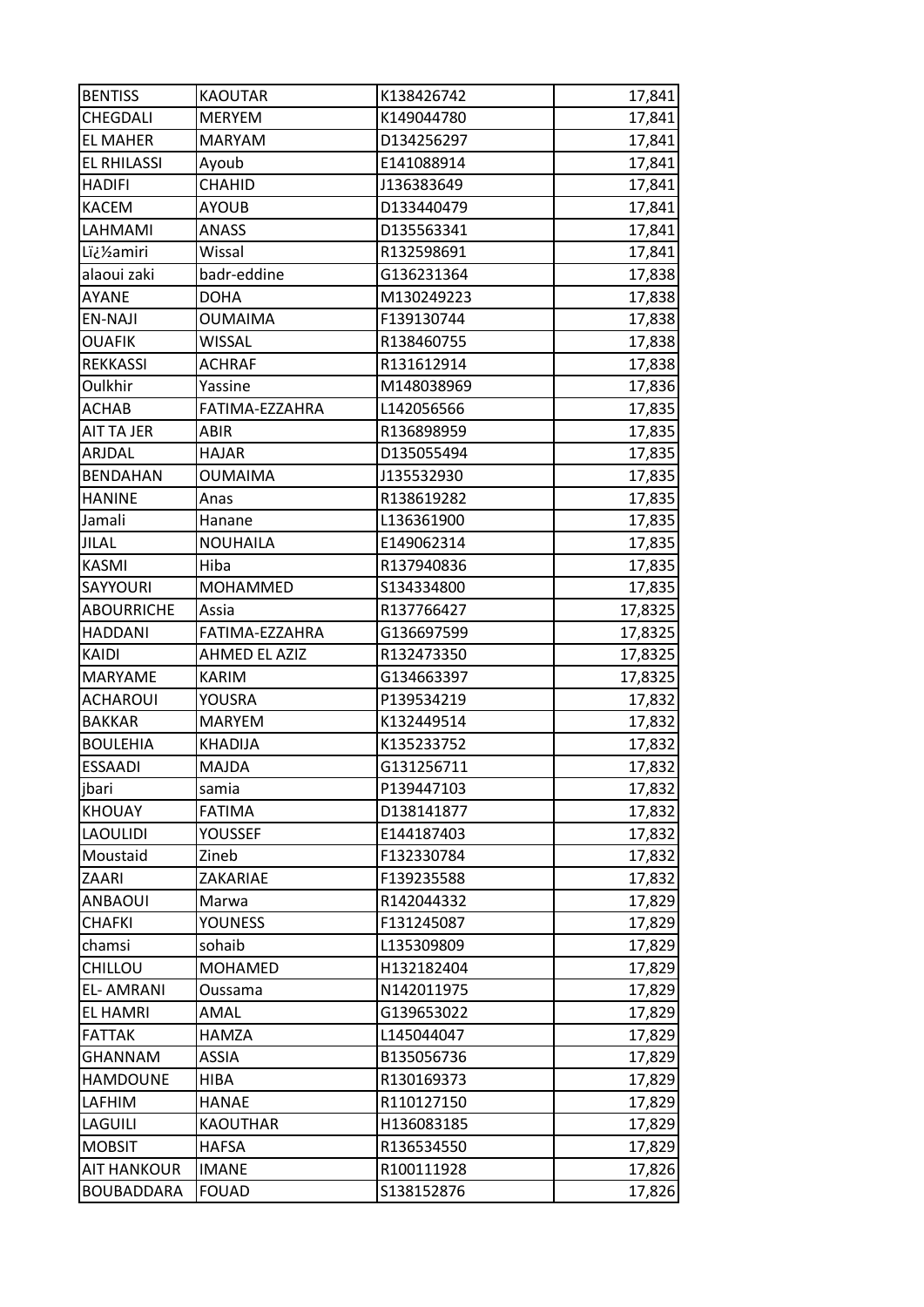| FASSAH              | <b>MOHAMED</b>  | R147018329 | 17,826  |
|---------------------|-----------------|------------|---------|
| <b>FOUAJOU</b>      | <b>YOUSRA</b>   | G133683429 | 17,826  |
| SAFFAJI             | Amine           | R134760834 | 17,826  |
| <b>TAYCHA</b>       | ZINEB           | K130047709 | 17,826  |
| <b>BELFEQUIH</b>    | <b>FAHD</b>     | D131302012 | 17,823  |
| <b>BEN KHALLOUF</b> | KHAOULA         | R139367047 | 17,823  |
| KHETTABI            | <b>HATIM</b>    | F130179336 | 17,823  |
| <b>DOUKKALE</b>     | YOUSSEF         | R130460464 | 17,822  |
| <b>ALJIRAFE</b>     | <b>IBTISSAM</b> | D137715094 | 17,82   |
| <b>BELLA</b>        | ABDELLAH        | C138089299 | 17,82   |
| <b>BELLOUCH</b>     | Zineb           | D130286722 | 17,82   |
| bentalia            | hanane          | R130153333 | 17,82   |
| <b>BOUAYAD</b>      | YASSIR          | J133273097 | 17,82   |
| <b>EL-GHABED</b>    | <b>KHALIL</b>   | P130056539 | 17,82   |
| <b>ELKHALDI</b>     | H'NIA           | G136796990 | 17,82   |
| Hatti               | Ikram           | J110012769 | 17,82   |
| LAHRECH             | <b>KHALID</b>   | K130055449 | 17,82   |
| LAOUANI             | <b>ACHRAF</b>   | J139447168 | 17,82   |
| LBOURNIA            | <b>ELMEHDI</b>  | L130266428 | 17,82   |
| MOUKHALID           | <b>TAHA</b>     | R142064609 | 17,82   |
| NASRO-ALLAH         | assia           | F134245206 | 17,82   |
| ABOUELMIR           | SOUKAINA        | R137232226 | 17,817  |
| CHARIT              | YAHYA           | R100123314 | 17,817  |
| CHIBANE             | Hiba            | R133412371 | 17,817  |
| EL. HANNOUDI        | <b>AYA</b>      | P120059764 | 17,817  |
| KARFAL              | FATIMA- EZAHRAE | D110075135 | 17,817  |
| <b>MOUNAJI</b>      | <b>MOUAD</b>    | G137431706 | 17,817  |
| OUALJI              | <b>AMINA</b>    | R145010639 | 17,817  |
| RAHMOUNI            | <b>ASMAE</b>    | J132107485 | 17,817  |
| Rbii                | Tasnime         | N149032217 | 17,817  |
| riahi               | khawla          | R136363961 | 17,817  |
| SAFSAFI             | AYA             | J136184471 | 17,817  |
| ACHCHABI            | <b>MOHAMED</b>  | E134165720 | 17,815  |
| <b>BEN HSSAIN</b>   | YASMINE         | C137145943 | 17,815  |
| EL AISSAOUI         | FATIM-EZZAHRA   | M135184868 | 17,815  |
| CHANNA              | YOUNESS         | G130019249 | 17,814  |
| <b>ELAMRI</b>       | <b>BADER</b>    | K146039379 | 17,814  |
| <b>KASSIMI</b>      | Hasnaa          | F134251879 | 17,814  |
| <b>MALIANA</b>      | FATIMA EZZAHRA  | R138901041 | 17,814  |
| <b>STITOU</b>       | <b>BOUTAYNA</b> | M130028053 | 17,814  |
| TAHIRI              | <b>MOHAMMED</b> | H136104840 | 17,8115 |
| <b>TEMMOUSS</b>     | SAID            | D136095063 | 17,8115 |
| ZAGHLOUL            | CHAIMAA         | F140036230 | 17,8115 |
| <b>AKKAOUI</b>      | YAHYA           | G139357586 | 17,811  |
| <b>Battah</b>       | <b>EL HABIB</b> | D135633393 | 17,811  |
| <b>ECHABAB</b>      | <b>MERYEM</b>   | R148007905 | 17,811  |
| EL AZOUZI           | Oumaima         | D132365678 | 17,811  |
| ELGHARBAOUI         | HIBAT ALLAH     | R144091547 | 17,811  |
| <b>GADANY</b>       | Hala            | R134270652 | 17,811  |
| GHAOULAGI           | <b>YOUNES</b>   | Y137012710 | 17,811  |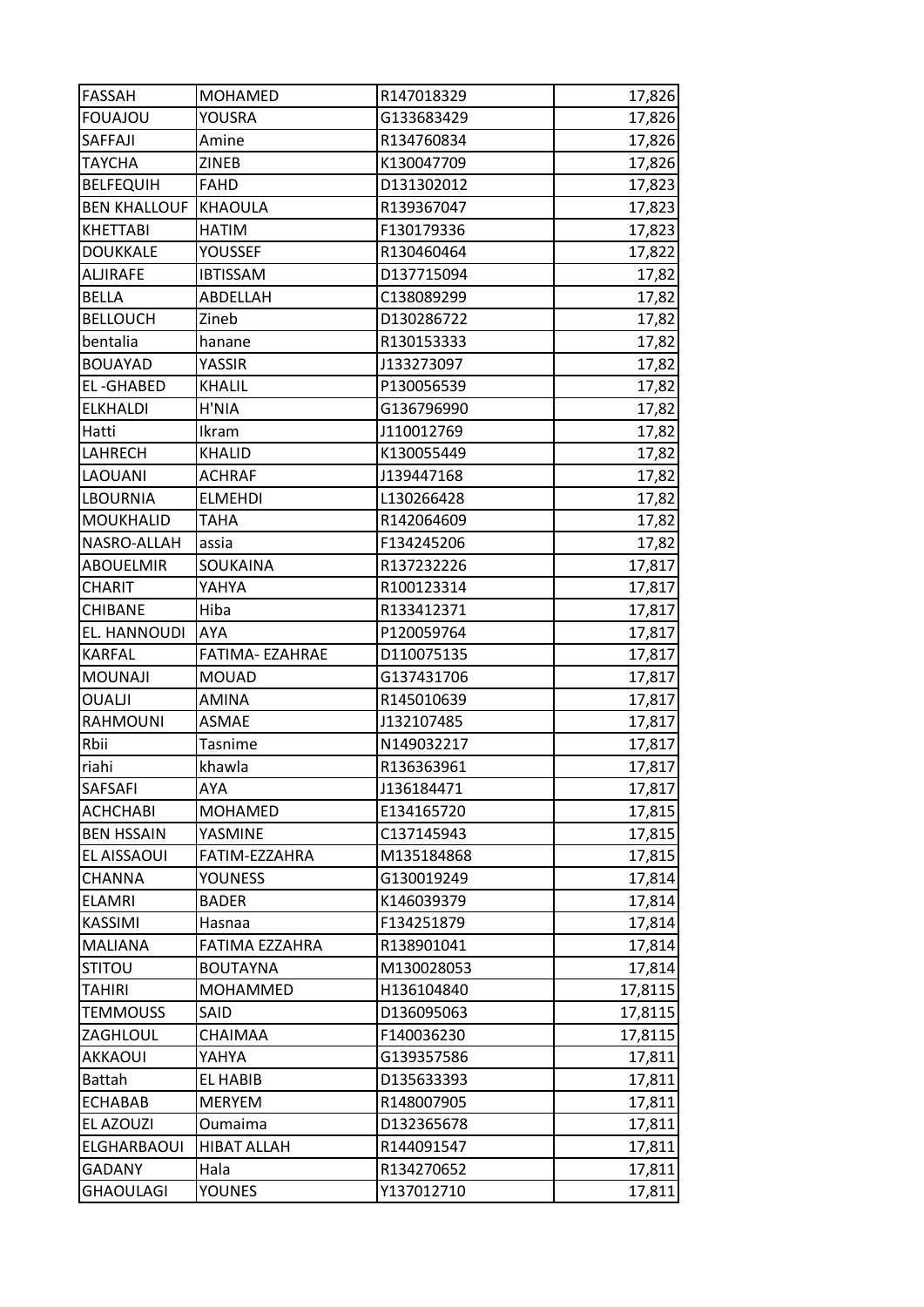| <b>GHBAL</b>       | <b>MOHAMED</b>  | F131260878 | 17,811  |
|--------------------|-----------------|------------|---------|
| Khzami             | Mohamed Walid   | K136283188 | 17,811  |
| LIQALI             | <b>ISSAM</b>    | G144055287 | 17,811  |
| <b>OUBNAALI</b>    | YASMINE         | R134804867 | 17,811  |
| <b>ABOUTALEB</b>   | <b>RIM</b>      | R130597358 | 17,808  |
| <b>BEL MAHJOUB</b> | <b>NAOUFAL</b>  | N132333824 | 17,808  |
| <b>EL YOUNSI</b>   | Yassine         | P131311917 | 17,808  |
| <b>HAMID</b>       | AYA             | R130698587 | 17,808  |
| Karawane           | haitham         | F137263952 | 17,808  |
| KHTAL              | KHAWLA          | K137486022 | 17,808  |
| LAASSARA           | <b>HOSNI</b>    | R137373096 | 17,808  |
| <b>OUANGOUL</b>    | <b>MARYAM</b>   | L130101868 | 17,808  |
| <b>OUESKI</b>      | SAAD            | R134479438 | 17,808  |
| <b>OUJDID</b>      | MOHAMED         | M134506140 | 17,808  |
| <b>TAHIRI</b>      | <b>MERIEM</b>   | R130085795 | 17,808  |
| <b>BAHEDI</b>      | <b>OMAR</b>     | M130482037 | 17,805  |
| <b>BOUDEFLA</b>    | <b>AYMEN</b>    | H147047296 | 17,805  |
| <b>DARIF</b>       | <b>MERIEM</b>   | R120037327 | 17,805  |
| <b>EL AOUAME</b>   | <b>KENZA</b>    | R136494130 | 17,805  |
| <b>EL ARABY</b>    | <b>HAITAM</b>   | J137242393 | 17,805  |
| <b>ELASRI</b>      | <b>ILIAS</b>    | S131306682 | 17,805  |
| <b>KHOUMRI</b>     | SALMA           | R142055947 | 17,8045 |
| Aabaybou           | Farouk          | E136086754 | 17,802  |
| ait amadi          | hasna           | Y135020760 | 17,802  |
| EL AISSAOUY        | <b>MOSTAFA</b>  | N133258522 | 17,802  |
| <b>KATIR</b>       | <b>MAHA</b>     | R100099074 | 17,802  |
| Talib              | Nihal           | R133815125 | 17,802  |
| ZAARI              | <b>OUMAIMA</b>  | R130073670 | 17,802  |
| LHAOUARI           | <b>SIHAM</b>    | J132457457 | 17,801  |
| <b>DIHAJI</b>      | <b>MOHAMMED</b> | E143120210 | 17,799  |
| <b>IBNOUZAHIR</b>  | Nabil           | G139206576 | 17,799  |
| LYAACOUBI          | <b>ILYAS</b>    | J131447136 | 17,799  |
| <b>AMANAD</b>      | <b>HASSAN</b>   | R137469726 | 17,796  |
| <b>EL AAMARI</b>   | <b>NOUHAILA</b> | G139812026 | 17,796  |
| GHALMI             | <b>IHSSANE</b>  | D136750799 | 17,796  |
| jaarane            | yasser          | R131433351 | 17,796  |
| <b>RACHID</b>      | <b>OUMAYMA</b>  | M140049134 | 17,796  |
| SADIK              | FATIMA ZAHRAE   | J135498083 | 17,796  |
| SALMI              | <b>JIHANE</b>   | R132638921 | 17,796  |
| <b>MARFOQ</b>      | ALI             | F130011838 | 17,794  |
| <b>ADNI</b>        | <b>MERYEME</b>  | G139730227 | 17,793  |
| AMEZIANE           | <b>MOHAMED</b>  | S137262929 | 17,793  |
| <b>EL JAMALI</b>   | <b>OUISSAL</b>  | H137064964 | 17,793  |
| <b>NHAILA</b>      | YOUSRA          | L139084584 | 17,793  |
| <b>OUSAID</b>      | <b>ANASS</b>    | D135316586 | 17,793  |
| <b>BOULAJOUL</b>   | <b>IKRAM</b>    | G133464802 | 17,7905 |
| EL MAHJOUBI        | <b>YASSINE</b>  | J135324028 | 17,7905 |
| <b>BOURHABA</b>    | WISSAL          | F139331934 | 17,79   |
| <b>EL BAKNI</b>    | <b>OTHMANE</b>  | J135418224 | 17,79   |
| EL BENNAOUI        | <b>MERYEM</b>   | R145098373 | 17,79   |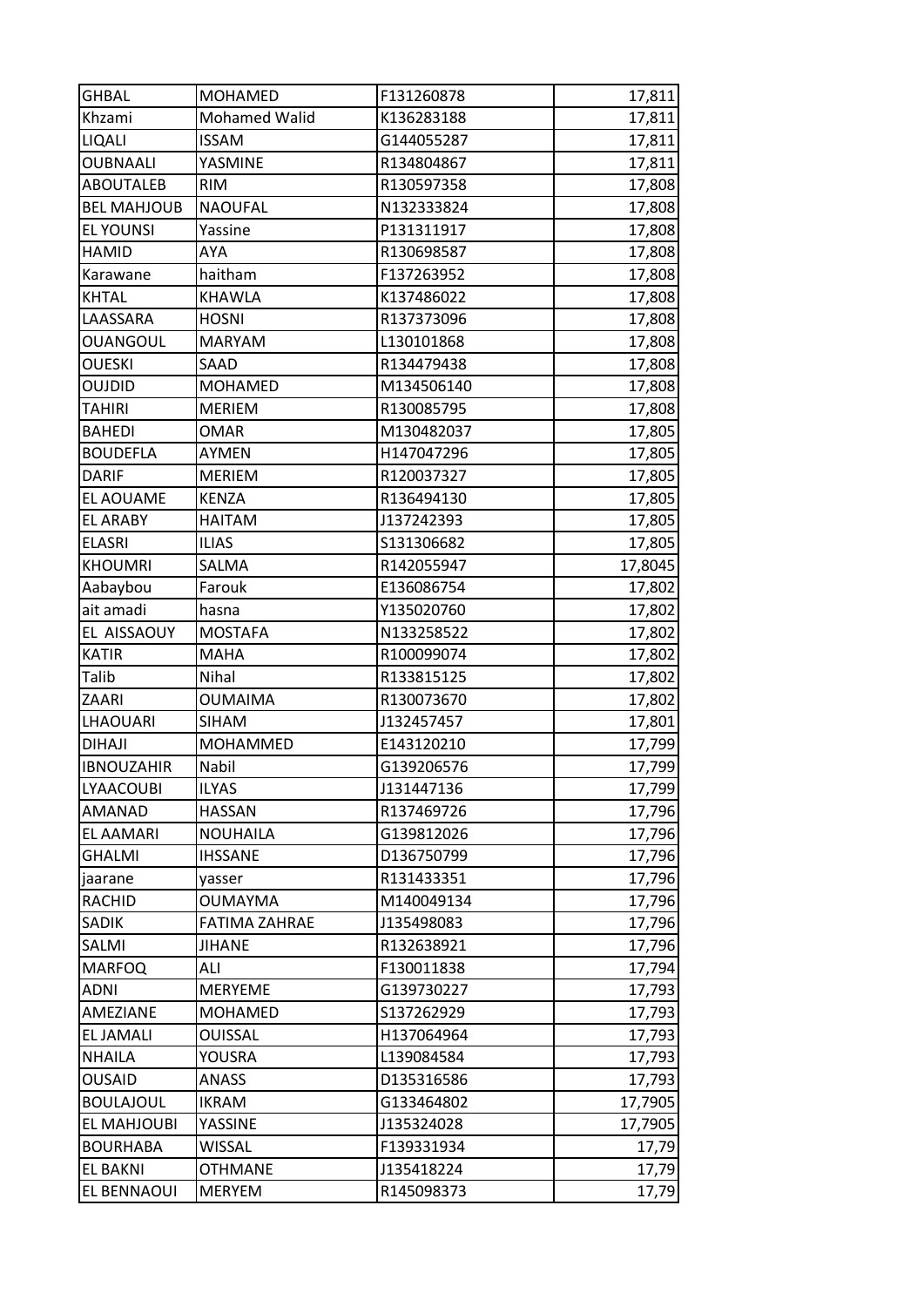| <b>ELHILALI</b>   | YOUSRA              | J132341430 | 17,79   |
|-------------------|---------------------|------------|---------|
| <b>MIKDAD</b>     | <b>WISSAL</b>       | M130018700 | 17,79   |
| WASSAFRAR         | <b>YOUNES</b>       | R110044743 | 17,79   |
| AIT JEDDI         | <b>ASSIA</b>        | R110021653 | 17,787  |
| <b>ALAOUI</b>     | <b>BILAL</b>        | S131210858 | 17,787  |
| <b>BOUGNINE</b>   | HAMZA               | C137057370 | 17,787  |
| <b>BOUKILI</b>    | <b>MOHAMMED</b>     | N131355867 | 17,787  |
| <b>HAFYD</b>      | <b>HASSNAE</b>      | R142106568 | 17,787  |
| KARMOUA           | ANAS                | D140046280 | 17,787  |
| Khammar           | Abdellah            | M133362158 | 17,787  |
| <b>KHIAR</b>      | <b>MOHAMED</b>      | R110134790 | 17,787  |
| RAMI              | RAJAE               | S139027131 | 17,787  |
| AOUIJIL           | fatima              | M135492395 | 17,784  |
| BELBARAKA         | FATIMA-EZ-ZAHRAE    | E139092060 | 17,784  |
| Karouane          | Othman              | Z203202408 | 17,784  |
| Oukara            | Nassima             | D134720194 | 17,7835 |
| <b>ADNANE</b>     | <b>FATIMA</b>       | K137191439 | 17,781  |
| ait wakrim        | fatima              | B134020757 | 17,781  |
| <b>BALADI</b>     | <b>OUSSAMA</b>      | K137425615 | 17,781  |
| CHERKAOUI         | ABDELHAK            | G138124863 | 17,781  |
| <b>CHIKER</b>     | NOUHAYLA            | N139288659 | 17,781  |
| LAGHRAOUI         | <b>ZINEB</b>        | F144028623 | 17,781  |
| <b>Bourissa</b>   | Youssef             | Z204500956 | 17,78   |
| HASSOUNA          | <b>DOHA</b>         | R136513802 | 17,78   |
| ALLOU             | <b>IMANE</b>        | R133305543 | 17,778  |
| el azzouzi        | ayoub               | P145051578 | 17,778  |
| <b>EL GHOUAGH</b> | ZAHRA               | G132320911 | 17,778  |
| <b>EL JAMAI</b>   | <b>ROUMAISSA</b>    | M132180064 | 17,778  |
| <b>FOUADI</b>     | <b>MARWAN</b>       | R130151170 | 17,778  |
| <b>LOUTFI</b>     | <b>ASMAE</b>        | R131232276 | 17,778  |
| Saif              | Adnane              | K135355242 | 17,778  |
| GHANMOUNI         | YASSINE             | M136317768 | 17,7765 |
| AIT EL GAZZAR     | <b>MOHAMMED</b>     | K141026983 | 17,775  |
| <b>BARRA</b>      | SOUKAYNA            | H139116825 | 17,775  |
| <b>EL MABROUK</b> | WIJDANE             | M130191627 | 17,775  |
| GHAFILI           | <b>HOUSSAM</b>      | G138536453 | 17,775  |
| <b>MEFTAH</b>     | <b>FAHD</b>         | F136097581 | 17,775  |
| <b>NAFIDI</b>     | SALMA               | L133099231 | 17,775  |
| OUDRA             | <b>AHMED CHAKIR</b> | D134901778 | 17,775  |
| <b>RIAD</b>       | <b>KHALID</b>       | G139800362 | 17,775  |
| WAHAB             | <b>MERIEM</b>       | R110161917 | 17,775  |
| <b>ERRAFIQUE</b>  | SOUMIA              | R130006647 | 17,773  |
| LEFANI            | HOUSSAM             | K137098264 | 17,773  |
| Amellachou        | Younes              | D136657887 | 17,772  |
| CHAABAN           | <b>MALIKA</b>       | D130273069 | 17,772  |
| <b>ECHAHIR</b>    | <b>IKRAM</b>        | R134368482 | 17,772  |
| <b>ERRAFIY</b>    | <b>ISSAM</b>        | R139204364 | 17,772  |
| <b>JELLOULI</b>   | KHAWLA              | H135071574 | 17,772  |
| <b>MACHHOUR</b>   | SAFAA               | R145005824 | 17,772  |
| <b>MAGHNINE</b>   | <b>ACHRAF</b>       | E136173857 | 17,772  |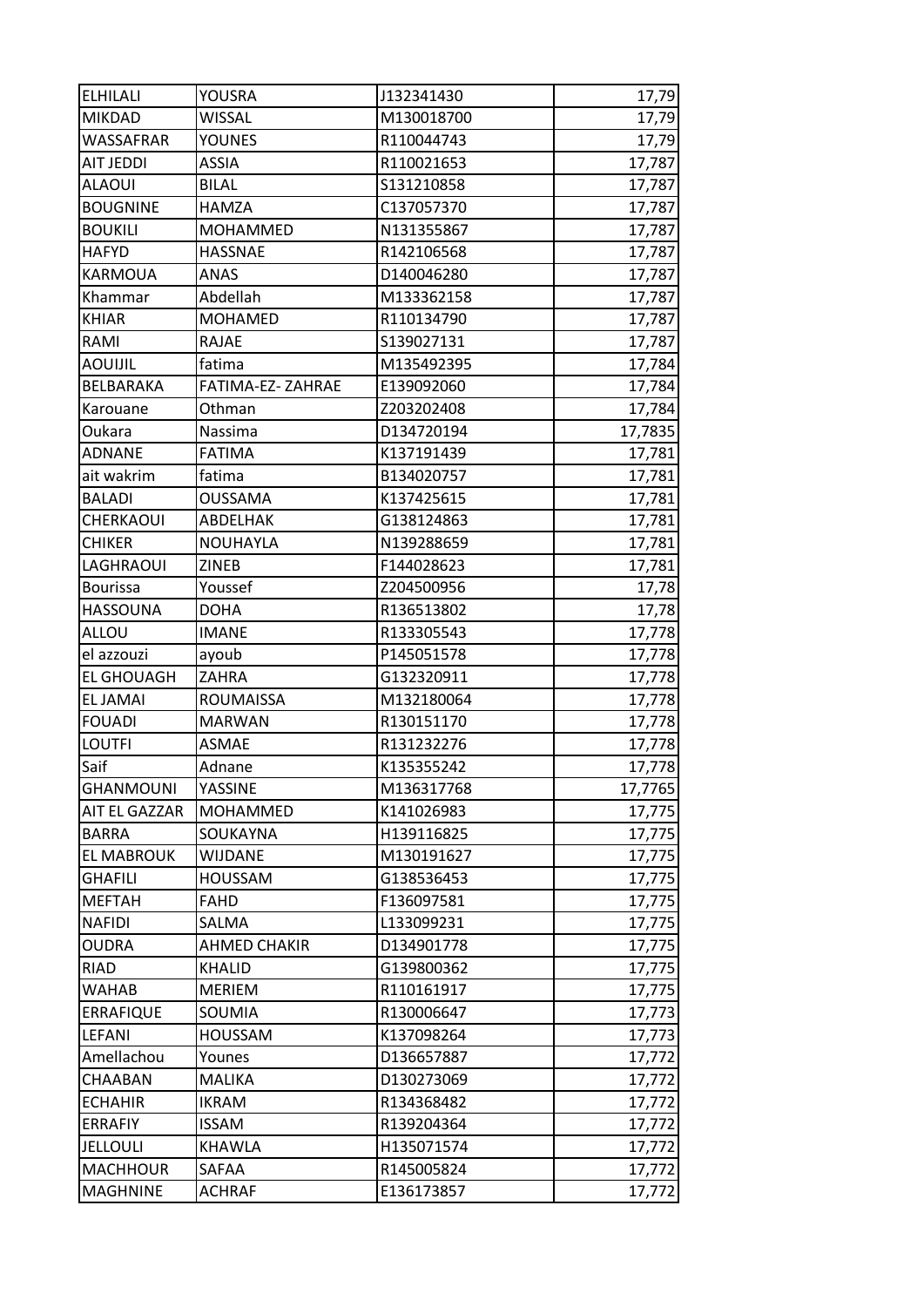| <b>MIMOUNI</b>         | <b>KAOUTHAR</b> | H110039046 | 17,772  |
|------------------------|-----------------|------------|---------|
| <b>TOUTAI</b>          | YOUSSEF         | S138173529 | 17,772  |
| <b>GHAMACH</b>         | <b>HAMZA</b>    | K138153811 | 17,7695 |
| <b>GOUZMIR</b>         | LAKBIRA         | K130298465 | 17,769  |
| <b>MBAIRA</b>          | <b>ABDATI</b>   | C137118802 | 17,769  |
| <b>AAFIR</b>           | ABDELLAH        | D133226737 | 17,766  |
| <b>ACHEBAK</b>         | SALMA           | R130133890 | 17,766  |
| <b>BOUALI</b>          | MOHAMED AMINE   | B131076570 | 17,766  |
| <b>CHAKROUF</b>        | <b>NOUHAILA</b> | F137170372 | 17,766  |
| <b>DRIOUI</b>          | MOHAMED YASSINE | B137076665 | 17,766  |
| <b>EL KOUISSI</b>      | SALMA           | P133219595 | 17,766  |
| <b>EL OILLAF</b>       | MOHAMED-TAHA    | D143023587 | 17,766  |
| <b>FATACH</b>          | YOUSSEF         | F138179677 | 17,766  |
| LEKNIZI                | <b>MOHAMMED</b> | F140070746 | 17,766  |
| <b>AFIF</b>            | <b>MANAL</b>    | D136910046 | 17,763  |
| AL AHYAD               | Meryem          | R132595348 | 17,763  |
| <b>BEKRI</b>           | <b>HAYAT</b>    | B135054267 | 17,763  |
| <b>BENKADDOUR</b>      | <b>HIBA</b>     | J134359234 | 17,763  |
| <b>BOURAKBA</b>        | <b>HAJAR</b>    | S139244087 | 17,763  |
| <b>BOUZAOUI</b>        | <b>MARIEM</b>   | G130503714 | 17,763  |
| <b>CHERTAK</b>         | <b>MERIEM</b>   | R130303271 | 17,763  |
| <b>EL AFARI</b>        | AYMANE          | J142031048 | 17,763  |
| ELBAYYADI              | AMINA           | C134061926 | 17,763  |
| El Ghoudri             | Oussama         | B133048461 | 17,763  |
| KACHI                  | FATIMA-ZAHRA    | R131447042 | 17,763  |
| <b>HAMID</b>           | MOHAMED AYMEN   | J110071334 | 17,7625 |
| <b>ABOULKHAIR</b>      | <b>HAMZA</b>    | R136635506 | 17,76   |
| <b>AYOUB</b>           | <b>MOHAMMED</b> | N149070818 | 17,76   |
| <b>BEN ATMANE</b>      | <b>HAMZA</b>    | H141067167 | 17,76   |
|                        |                 |            |         |
| <b>BIROUAINE</b>       | AYMANE          | D138292796 | 17,76   |
| EL ALIOUI              | <b>NOURA</b>    | F133385846 | 17,76   |
| <b>ERRAHALI</b>        | SALAH           | L120020633 | 17,76   |
| LAQOUAHI               | <b>HASNAE</b>   | G137479667 | 17,76   |
| <b>OUHAJ</b>           | <b>KHADIJA</b>  | F136184069 | 17,76   |
| <b>SABIRI</b>          | <b>TASNIME</b>  | F131239359 | 17,76   |
| <b>AZOUD</b>           | Mohamed         | G133303095 | 17,759  |
| <b>MARJAN</b>          | <b>NAOUAL</b>   | B130002542 | 17,759  |
| ANAYA                  | ASMA            | D137919727 | 17,757  |
| <b>BOUMADIAN</b>       | CHAYMAE         | S139175250 | 17,757  |
| <b>CAOUTHAR</b>        | <b>NASMA</b>    | R135828484 | 17,757  |
| el alami               | nisrine         | M133301275 | 17,757  |
| EL BOURSOUMI Zainab    |                 | J132389474 | 17,757  |
| EL MEROUNE             | <b>KAOUTAR</b>  | R100110508 | 17,757  |
| EL YEALAOUI            | <b>MERYEM</b>   | R135364549 | 17,757  |
| EL YOUSSFI ALACZAKARIA |                 | M130004758 | 17,757  |
| LAMAMRI                | ZINEB           | G135474400 | 17,757  |
| <b>SADDIKI</b>         | <b>ELMEHDI</b>  | D136057645 | 17,757  |
| saidi                  | elhoussaine     | M130094690 | 17,757  |
| SAMIH                  | Ismail          | R131386014 | 17,757  |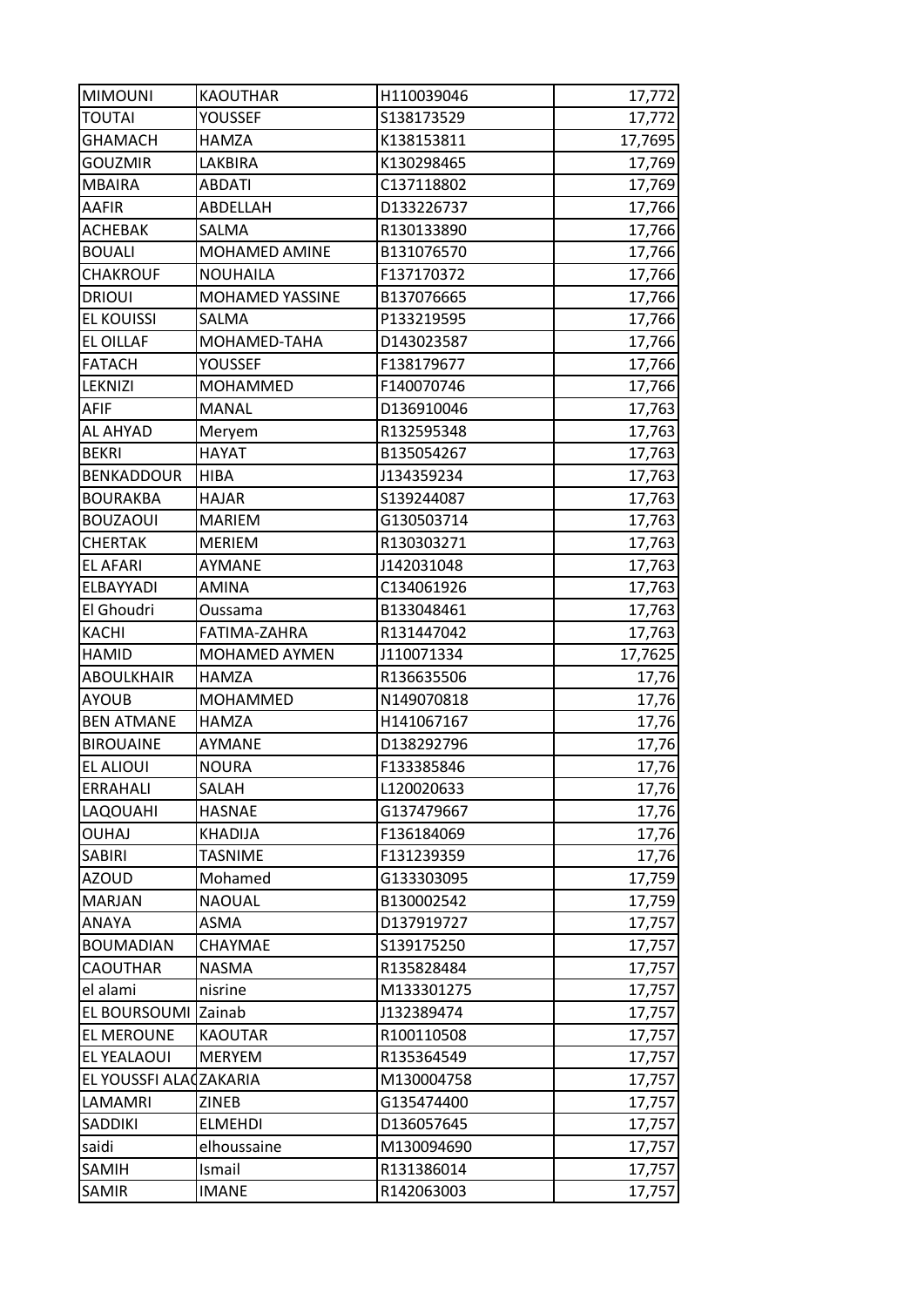| <b>HIBAOUI</b>    | ZAKARIA         | N135365048 | 17,7555          |
|-------------------|-----------------|------------|------------------|
| SADNI             | <b>NOUHAILA</b> | M138374909 | 17,7555          |
| bartouz           | abdessamad      | R133319006 | 17,754           |
| El aiguel         | Wissal          | R130160868 | 17,754           |
| <b>EL BIOUI</b>   | <b>NOUHAILA</b> | S142042930 | 17,754           |
| EZZAGMOUTE        | HAMZA           | R130119123 | 17,754           |
| <b>KHACHFI</b>    | ZINEB           | R110001052 | 17,754           |
| MAMOUH            | CHAIMAE         | J134424911 | 17,754           |
| SAMIT             | <b>WAJIH</b>    | R131503457 | 17,754           |
| SARHANE           | <b>AYA</b>      | F139113893 | 17,754           |
| SIRAJ             | Hafsa           | J141037034 | 17,752           |
| <b>Bartous</b>    | Fatima Zahra    | D132294311 | 17,751           |
| EL MOUMNI         | <b>AZZEDINE</b> | F136375881 | 17,751           |
| <b>FARHOUN</b>    | ZAINEB          | F133204995 | 17,751           |
| LAZAR             | SALAH-EDDINE    | E143109199 | 17,751           |
| LYASSIMI          | <b>IBRAHIM</b>  | R139232303 | 17,751           |
| soudi             | tarik           | R132376593 | 17,751           |
| <b>EL AZZAB</b>   | <b>OUMAIMA</b>  | F145060447 | 17,7485          |
| <b>AZIZI</b>      | SOuKAINA        | F137337082 | 17,748           |
| <b>BABA</b>       | <b>JOUHAYNA</b> | S137034818 | 17,748           |
| <b>BOUALAM</b>    | SALMA           | R138221705 | 17,748           |
| CHERKANE          | SOKAINA         | R139551801 | 17,748           |
| EL BOURAKADI      | <b>MOUAD</b>    | N137259031 | 17,748           |
| <b>EL KHARCHI</b> | <b>IKRAM</b>    | F138152365 | 17,748           |
| <b>FANSAB</b>     | <b>SEDDIK</b>   | R130194794 | 17,748           |
| HADDAMI           | <b>ANASS</b>    | R130421951 | 17,748           |
| <b>HARRARE</b>    | <b>ILHAM</b>    | R133468765 | 17,748           |
| <b>INAM</b>       | <b>OUSSAMA</b>  | R137747168 | 17,748           |
| KHALLOUQ          | Saï¿%d          | G135032047 | 17,748           |
| <b>MABROUK</b>    | <b>INTISSAR</b> | R134648707 | 17,748           |
| <b>MOUHSEN</b>    | SALMA           | F135108518 | 17,748           |
| <b>NIFDAL</b>     | <b>IMAD</b>     | R137200935 | 17,748           |
| TAZI CHERTI       | RANIA           | N134334349 | 17,748           |
| ABDELMOULA        | <b>MOSTAPHA</b> | M138484789 | 17,745           |
| <b>ABOUMADA</b>   | ABDELGHANI      | D139321186 | 17,745           |
| <b>ALOUANE</b>    | <b>IKRAM</b>    | R139536444 | 17,745           |
| <b>EL AYOUBI</b>  | ABDERRAHMANE    | R139383810 | 17,745           |
| EL HADOUCHI       | Ghizlane        | P138525466 | 17,745           |
| <b>EZZINE</b>     | <b>KHADIJA</b>  | D131221174 | 17,745           |
| <b>HAMIDI</b>     | <b>RAOUIA</b>   | G135353993 | 17,745           |
| KHENCHOUCH        | <b>MUSTAPHA</b> | M137418070 | 17,745           |
| LAAROUSSI         | SALMA           | N137039126 | 17,745           |
| <b>NABIL</b>      | ADAM            | J110010962 | 17,745           |
| ABDEDAIM          | <b>KACEM</b>    | E143031970 | 17,742           |
| AIT ECHIKH        | ABDELMAJID      | D136360312 |                  |
| <b>BACHKARA</b>   | <b>DOHA</b>     | G130297996 | 17,742<br>17,742 |
| ELAZZAB           | SAFAA           | R138788681 |                  |
| <b>EL BELDI</b>   | <b>IBTISSAM</b> | P145086585 | 17,742<br>17,742 |
| <b>IDILI</b>      | Saloua          | G136351583 |                  |
|                   |                 |            | 17,742           |
| Meziane           | Achraf          | L145001867 | 17,742           |